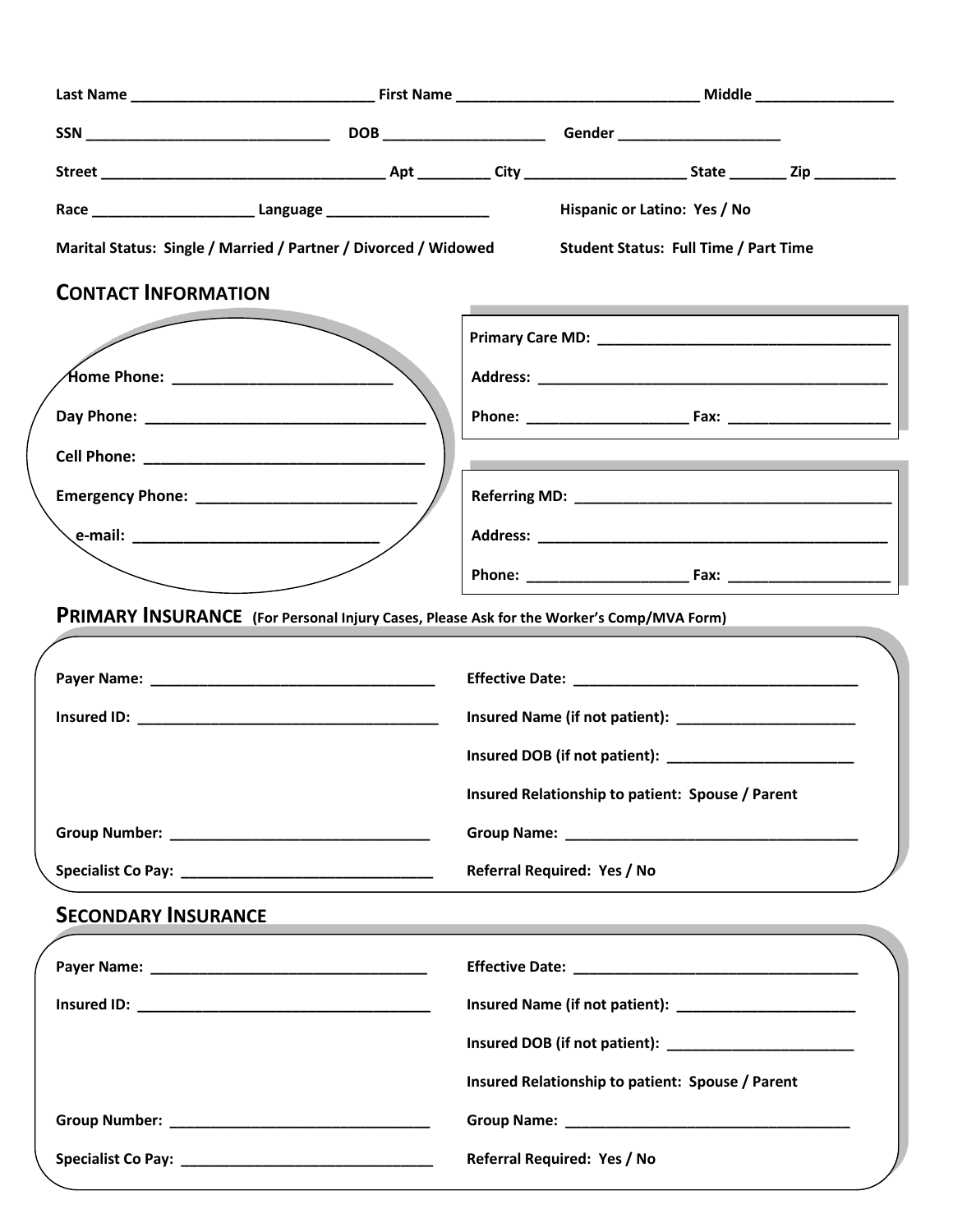### PATIENT MEDICAL HISTORY QUESTIONAIRE

**Glasses wearer: Yes / No Contact Lens wearer: Yes / No** 

**Reason for visit/consultation:\_\_\_\_\_\_\_\_\_\_\_\_\_\_\_\_\_\_\_\_\_\_\_\_\_\_\_\_\_\_\_\_\_\_\_\_\_\_** 

| <b>ALLERGIES</b> |  |
|------------------|--|
|                  |  |

| Allergen | <b>Describe Reaction</b> |
|----------|--------------------------|
|          |                          |
|          |                          |
|          |                          |

**\_\_\_\_\_\_\_\_\_\_\_\_\_\_\_\_\_\_\_\_\_\_\_\_\_\_\_\_\_\_\_\_\_\_\_\_\_\_\_\_\_\_\_\_\_\_\_\_\_\_\_\_\_\_\_\_\_\_\_\_\_\_\_**

| <b>OCULAR HISTORY</b>            |                  |         |
|----------------------------------|------------------|---------|
| Disease/Problem   Diagnosed When | <b>Treatment</b> | By Whom |
|                                  |                  |         |
|                                  |                  |         |
|                                  |                  |         |
|                                  |                  |         |
|                                  |                  |         |

| <b>SYSTEMIC MEDICAL HISTORY</b> |                       |                  |
|---------------------------------|-----------------------|------------------|
| Disease/Problem                 | <b>Diagnosed When</b> | <b>Treatment</b> |
|                                 |                       |                  |
|                                 |                       |                  |
|                                 |                       |                  |
|                                 |                       |                  |
|                                 |                       |                  |
|                                 |                       |                  |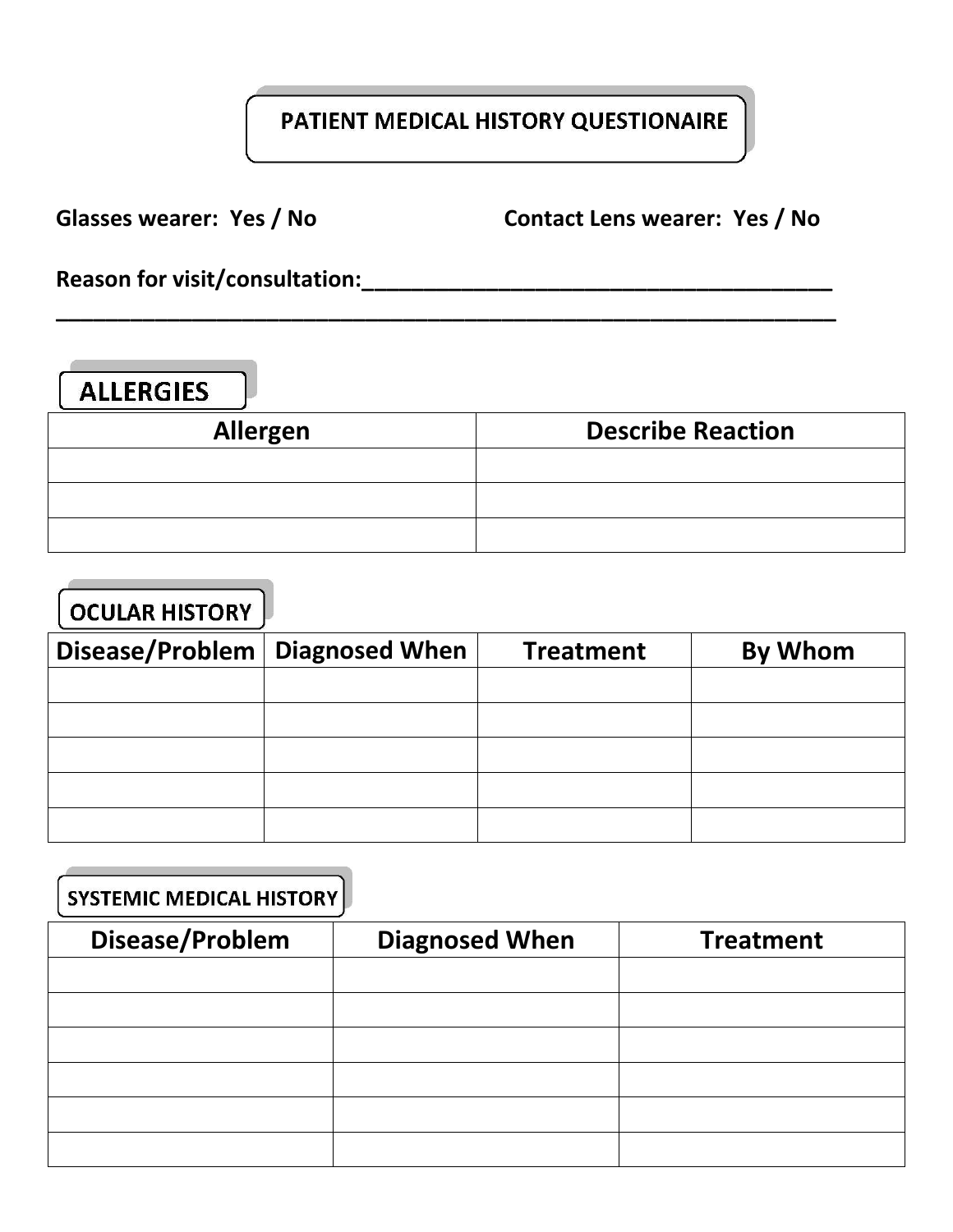**If Diabetic: Recent Blood Sugar\_\_\_\_\_\_\_\_\_\_\_ When\_\_\_\_\_\_\_\_\_\_\_\_** 

# **FAMILY HISTORY**

| <b>Family Member</b> | <b>Diagnosis</b> |
|----------------------|------------------|
|                      |                  |
|                      |                  |
|                      |                  |
|                      |                  |
|                      |                  |
|                      |                  |

## **SOCIAL HISTORY**

**Do you smoke: yes / no / previously If yes, how long \_\_\_\_\_\_\_** 

**Do you drink Alcohol: yes / no If yes, how much/frequency\_\_\_\_\_\_\_\_\_\_\_** 

**Do your drink caffeine: yes / no If yes, how much \_\_\_\_\_\_\_\_\_\_\_\_** 

**Do you use any recreational drugs: yes / no / formerly**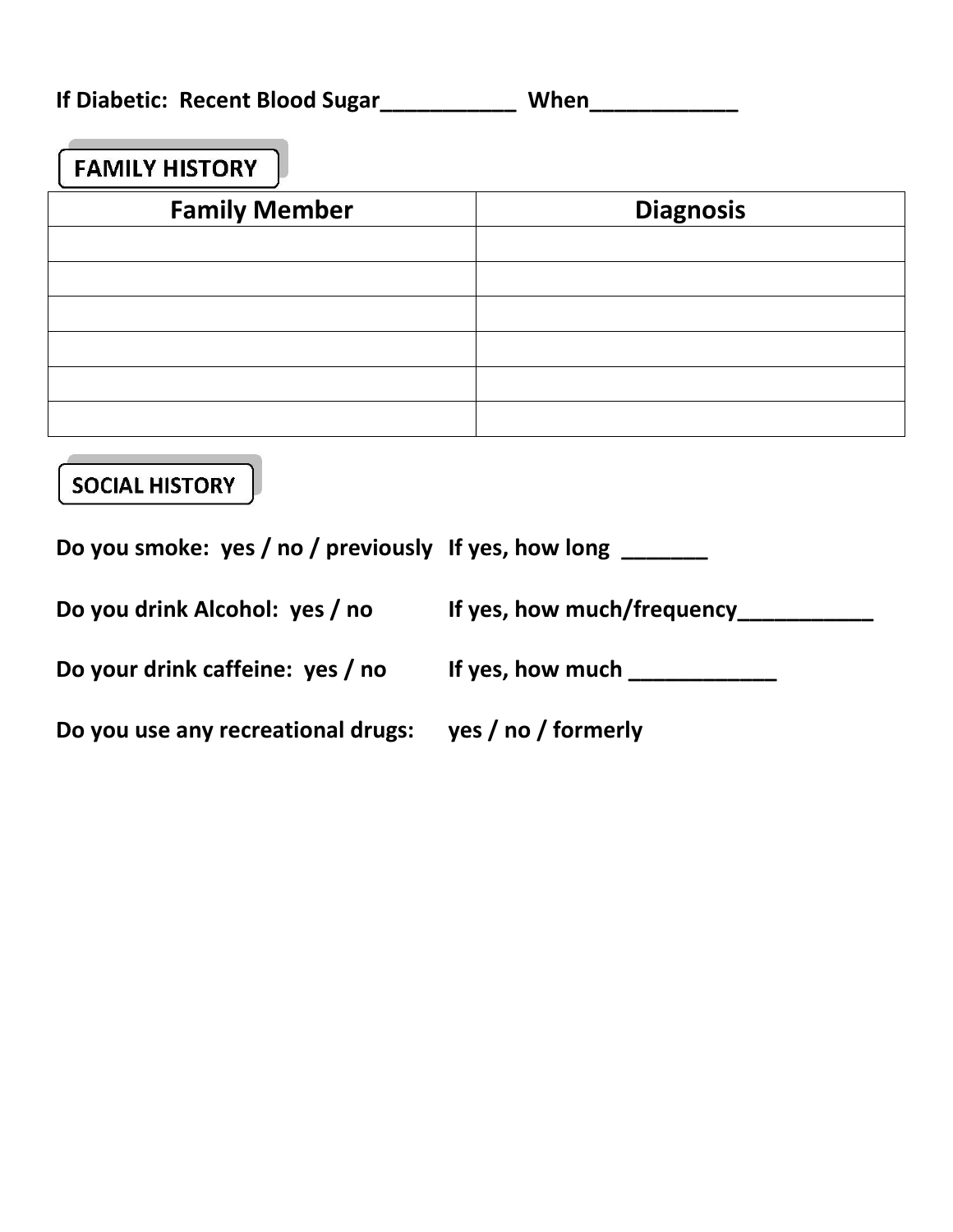# *Please complete this form as thoroughly as possible.*

### **OPHTHALMIC MEDICATION**

| <b>Medication</b> | <b>Strength</b> | <b>Dosage</b> | Eye | To Treat? |
|-------------------|-----------------|---------------|-----|-----------|
|                   |                 |               |     |           |
|                   |                 |               |     |           |
|                   |                 |               |     |           |
|                   |                 |               |     |           |
|                   |                 |               |     |           |
|                   |                 |               |     |           |
|                   |                 |               |     |           |

#### **SYSTEMIC MEDICATIONS**

| <b>Medication</b> | Strength | <b>Dosage</b> | To Treat? |
|-------------------|----------|---------------|-----------|
|                   |          |               |           |
|                   |          |               |           |
|                   |          |               |           |
|                   |          |               |           |
|                   |          |               |           |
|                   |          |               |           |
|                   |          |               |           |

| <b>Pharmacy Name:</b>    |                      |
|--------------------------|----------------------|
| <b>Pharmacy Address:</b> |                      |
| <b>Pharmacy Phone:</b>   | <b>Pharmacy Fax:</b> |
| Signature:               | Date:                |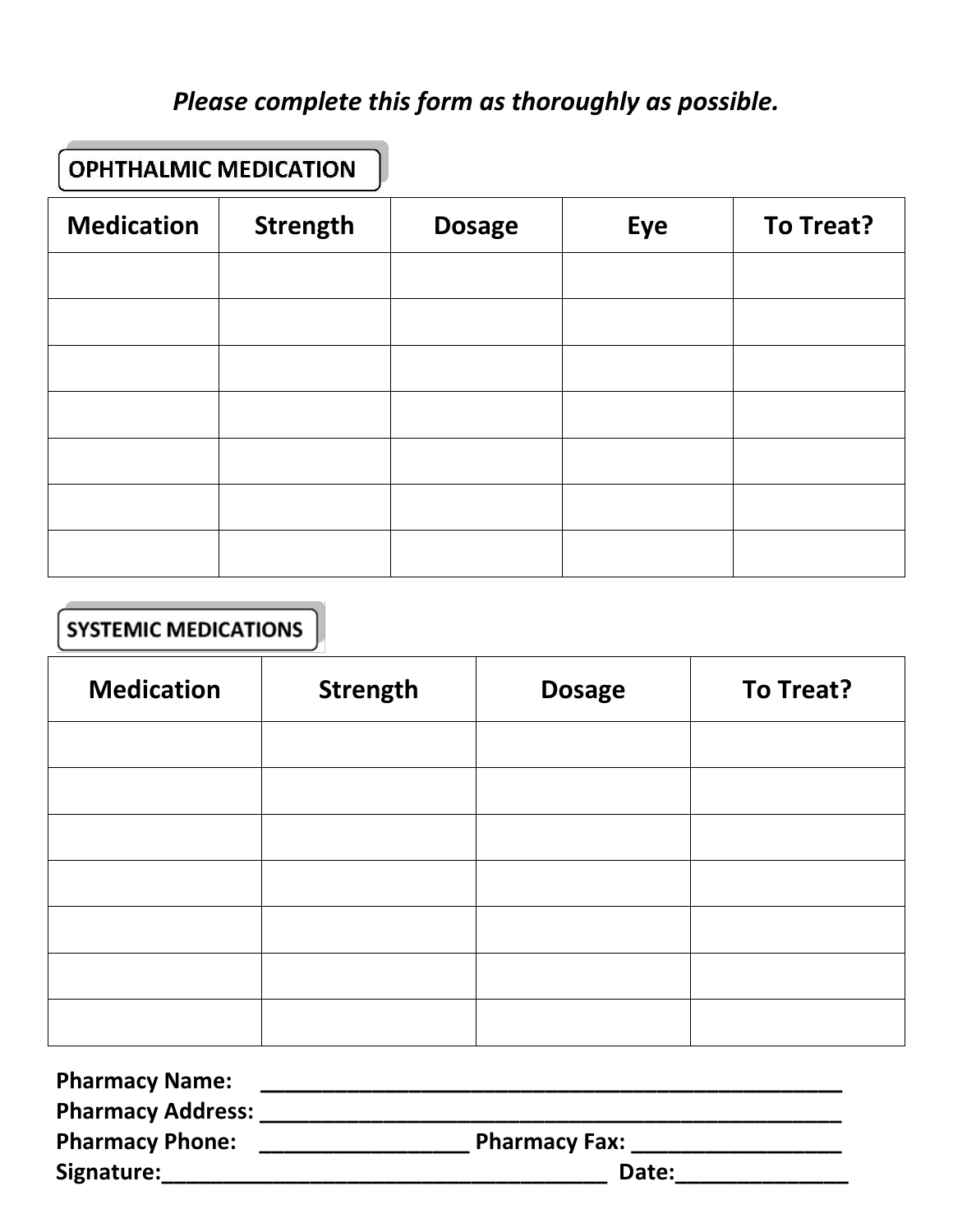#### **HIPAA Compliance Patient Consent Form**

Our Notice of Privacy Practices provides information about how we may use or disclose protected health information.

The notice contains a patient's rights section describing your rights under the law. You ascertain that by your signature that you have reviewed our notice before signing this consent.

The terms of the notice may change, if so, you will be notified at your next visit to update your signature/date.

You have the right to restrict how your protected health information is used and disclosed for treatment, payment or healthcare operations. We are not required to agree with this restriction, but if we do, we shall honor this agreement. The HIPAA (Health Insurance Portability and Accountability Act of 1996) law allows for the use of the information for treatment, payment, or healthcare operations.

By signing this form, you consent to our use and disclosure of your protected healthcare information and potentially anonymous usage in a publication. You have the right to revoke this consent in writing, signed by you. However, such a revocation will not be retroactive.

By signing this form, I understand that:

- Protected health information may be disclosed or used for treatment, payment, or healthcare operations.
- The practice reserves the right to change the privacy policy as allowed by law.
- The practice has the right to restrict the use of the information, but the practice does not have to agree to those restrictions.

\_\_\_\_\_\_\_\_\_\_\_\_\_\_\_\_\_\_\_\_\_\_\_\_\_\_\_\_\_\_\_\_\_\_\_\_\_\_\_\_\_\_\_\_\_\_\_\_\_\_\_\_\_\_\_\_\_\_\_\_\_\_\_\_\_\_\_\_\_\_\_\_\_\_\_\_\_\_\_\_\_\_\_\_\_\_\_\_\_\_\_\_\_\_\_\_\_\_

\_\_\_\_\_\_\_\_\_\_\_\_\_\_\_\_\_\_\_\_\_\_\_\_\_\_\_\_\_\_\_\_\_\_\_\_\_\_\_\_\_\_\_\_\_\_\_\_\_\_\_\_\_\_\_\_\_\_\_\_\_\_\_\_\_\_\_\_\_\_\_\_\_\_\_\_\_\_\_\_\_\_\_\_\_\_\_\_\_\_\_\_\_\_\_\_\_\_

- The patient has the right to revoke this consent in writing at any time and all full disclosures will then cease.
- The practice may condition receipt of treatment upon execution of this consent.

| May we phone, email, or send a text to you to confirm appointments?             | YES | NO |
|---------------------------------------------------------------------------------|-----|----|
| May we leave a message on your answering machine at home or on your cell phone? | YES | NO |
| May we discuss your medical condition with any member of your family?           | YFS | NO |

If YES, please name the members allowed:

| This consent was signed by: |                     |       |
|-----------------------------|---------------------|-------|
|                             | (PRINT NAME PLEASE) |       |
|                             |                     |       |
| Signature:                  |                     | Date: |
| Witness:                    |                     | Date: |